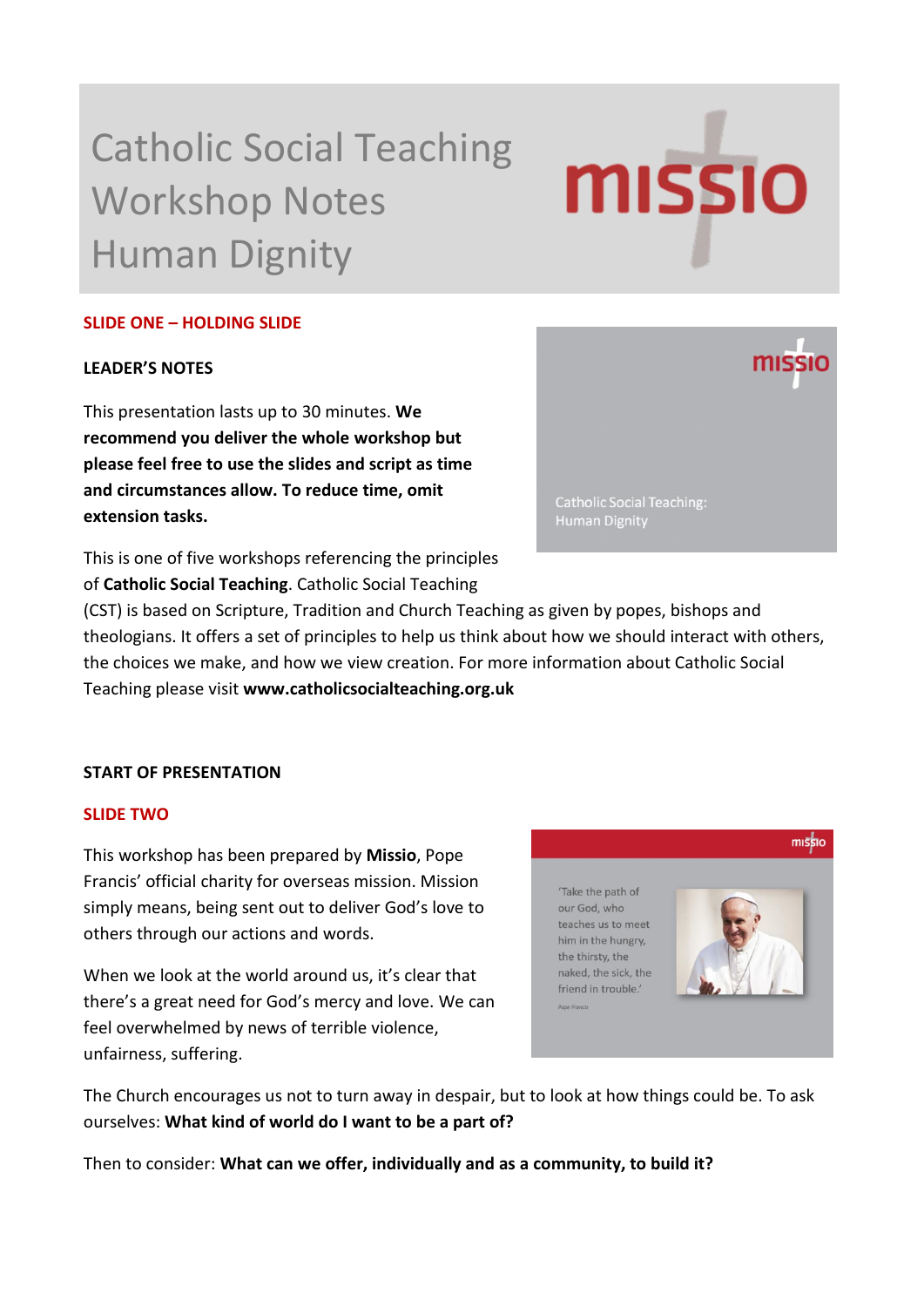Pope Francis has spoken to young people directly about how, through their desire to make the world a better place, they have the potential to be great missionaries of God's love.

The quotation on screen is one of many in which he encourages young people to make a difference.

*'Take the path of our God, who teaches us to meet him in the hungry, the thirsty, the naked, the sick, the friend in trouble' – Pope Francis.*

To know how best to do this, the Holy Father and the Catholic Church encourage us to turn to the Scriptures, especially the Gospels. In the Scriptures we learn how God desires us to live. We see this most clearly through the words and actions of Jesus, God made man.

The example is clear in passages like this from the Gospel of St Matthew.

# **SLIDE THREE**

*The King will say to the people on his right, 'Come and possess the kingdom which has been prepared for you. For I was hungry and you fed me, thirsty and you gave me a drink; I was a stranger and you welcomed me, naked and you clothed me; I was sick and you took care of me, in prison and you visited me… Whatever you did for one of the least of these brothers and sisters of mine, you did for me.' – Gospel of Matthew 25:31-40*



**Question –** What do you think are the lessons we are to learn from this passage, about how we should live in the world and how we should view others?

**EXTENSION TASK –** Copy and paste the scripture and question in the centre of Word document. Print onto A3 sheets and present to small groups of students (max 4). Ask students to brainstorm their responses.

**Suggested response for leader –** In the passage Jesus indicates that we are to look for God in all those we meet, especially in the poor, the suffering, the oppressed.

**Suggested response for leader –** Another important lesson is that we are to recognise ourselves as brothers and sisters with one heavenly Father: each member of our human family has the responsibility to make sure all their brothers and sisters are valued and supported.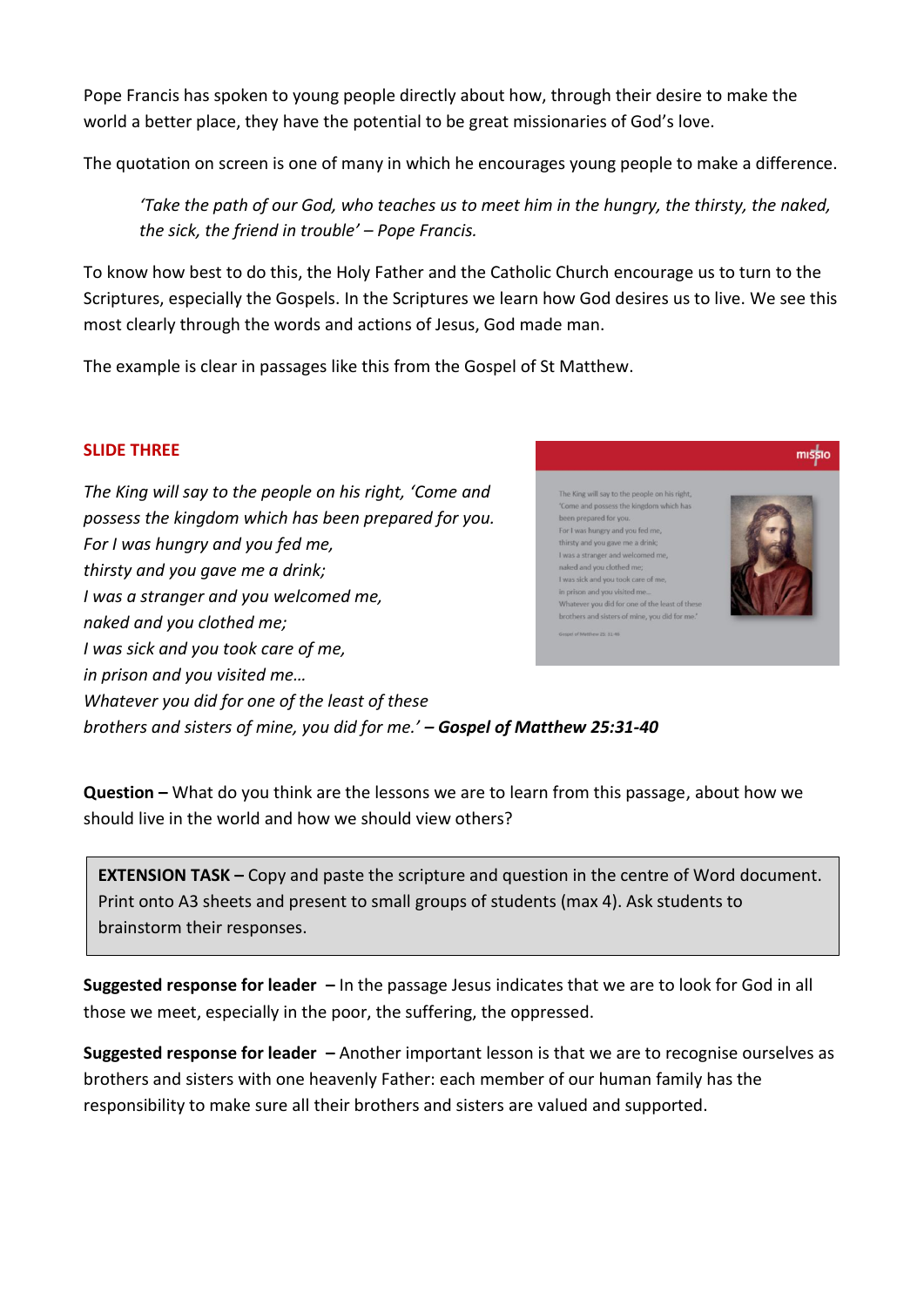#### **SLIDE FOUR**

In addition to the Scriptures, the Catholic Church also guides its followers through its traditions and teachings, handed down and developed by popes and bishops over the centuries.

The lesson communicated by Jesus that all humans are made in God's image and so form one human family forms the basis of an important set of teachings: **Catholic Social Teaching (CST)**.



**Question –** Has anyone heard of Catholic Social Teaching and can tell us something about it?

**EXTENSION – FURTHER INFORMATION:** CST came about in the nineteenth century as a response to the Industrial Revolution. The Industrial Revolution caused huge changes in the lives of individuals and societies. Across the western world, millions moved from the countryside to find work in factory towns and cities. The Church recognised that governments and employers were putting profits before people and treating humans like machines. Unemployment was high, wages were low, many were desperately poor. There were no human rights, no free healthcare, no welfare, most schooling was minimal.

CST reminded the world that a person is not a thing to be used and cast aside, but a valued individual made in God's image.

Since its beginnings in the nineteenth century, CST has developed to respond to problems of the day e.g. over the last few years, teachings have focused on the environment and climate change. By responding to contemporary issues, CST continues to provide guidance as to how we can build God's kingdom on earth, where all people, not just Christians but people of other faiths and none, have the chance to develop into fulfilled and loving people.

CST reminds us that we each are called to build up God's kingdom and so asks us to pay close attention to the problems that people face; poverty, loneliness, conflict, discrimination.

CST focuses on different principles through which *we* can consider ways to resolve these problems together.

The principles of **Catholic Social Teaching** include *(click to reveal in sequence)***:** Human Dignity, Care of Creation, Community and Participation, Dignity of Work, Solidarity.

Let's take a brief look at the principle of **Human Dignity.**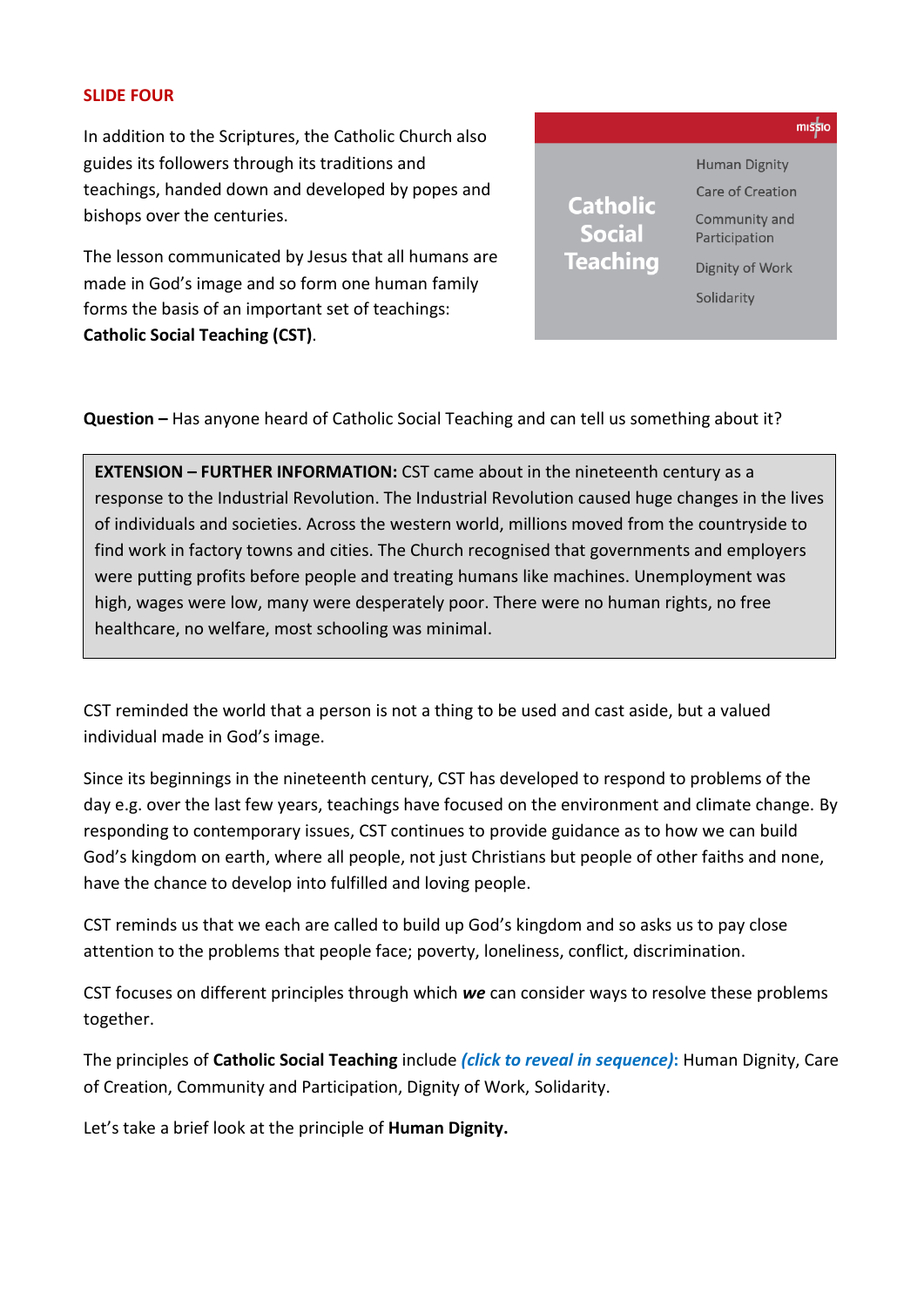#### **SLIDE FIVE**

Can anybody explain what 'dignity' means?

## *Click to reveal definition*

**Dignity:** The state or quality of being worthy of honour or respect (Oxford Dictionary).

Human Dignity is at the heart of all Catholic Social Teaching. Our understanding of it comes from Scriptures in accounts such as the one we've just heard, in the creation story of Adam and Eve, and many other passages in the Bible.



These Scriptures teach us that **all human beings are created in the image and likeness of God. As such, all people regardless of race, gender, ability, belief, orientation or culture, have a God-given worth and dignity that is beyond measure.** 

**EXTENSION TASK:** Ask if any pupils recognise the image. Can they explain what is happening in it? This famous painting was created in the sixteenth century by the Italian artist Michelangelo. It decorates the ceiling of the Vatican's Sistine Chapel and depicts the story of Adam's creation: a symbol that humanity is given life through God and is made in God's image and likeness.

Our human dignity is made even greater due to God's choosing to become man in Jesus. This allowed us to form a personal relationship with God and helped humankind learn directly from Jesus how we are to live and how we are to love.

Catholic Social Teaching reminds us that this important relationship with God is mirrored in the relationships we have with one another. Humans need one another. It is in relationships we find meaning, happiness and fulfilment.

While **Catholic Social Teaching** states that we all have **equal value** in God's eyes, it also tells us that we are not the same. Rather we are all **wonderfully unique**. No two people have the same fingerprints. Even identical twins have different DNA!

Our uniqueness and dignity should influence how we treat fellow humans, whether they are close to home or far away. Even if we hold different views and opinions, this shouldn't affect how we treat one another. As a consequence of our human dignity, every person is worthy of respect.

**EXTENSION TASK:** Divide students into small groups. Ask each group to come up with three ways we respect the dignity of others. Write on post it notes 1) one way for those close to us e.g. *really* listening to them 2) one way for strangers e.g. smiling and being friendly 3) one way for those living overseas e.g. supporting a charity that protects human dignity. Group responses are to be presented to the whole class then stuck on a 'Defending Dignity display board.'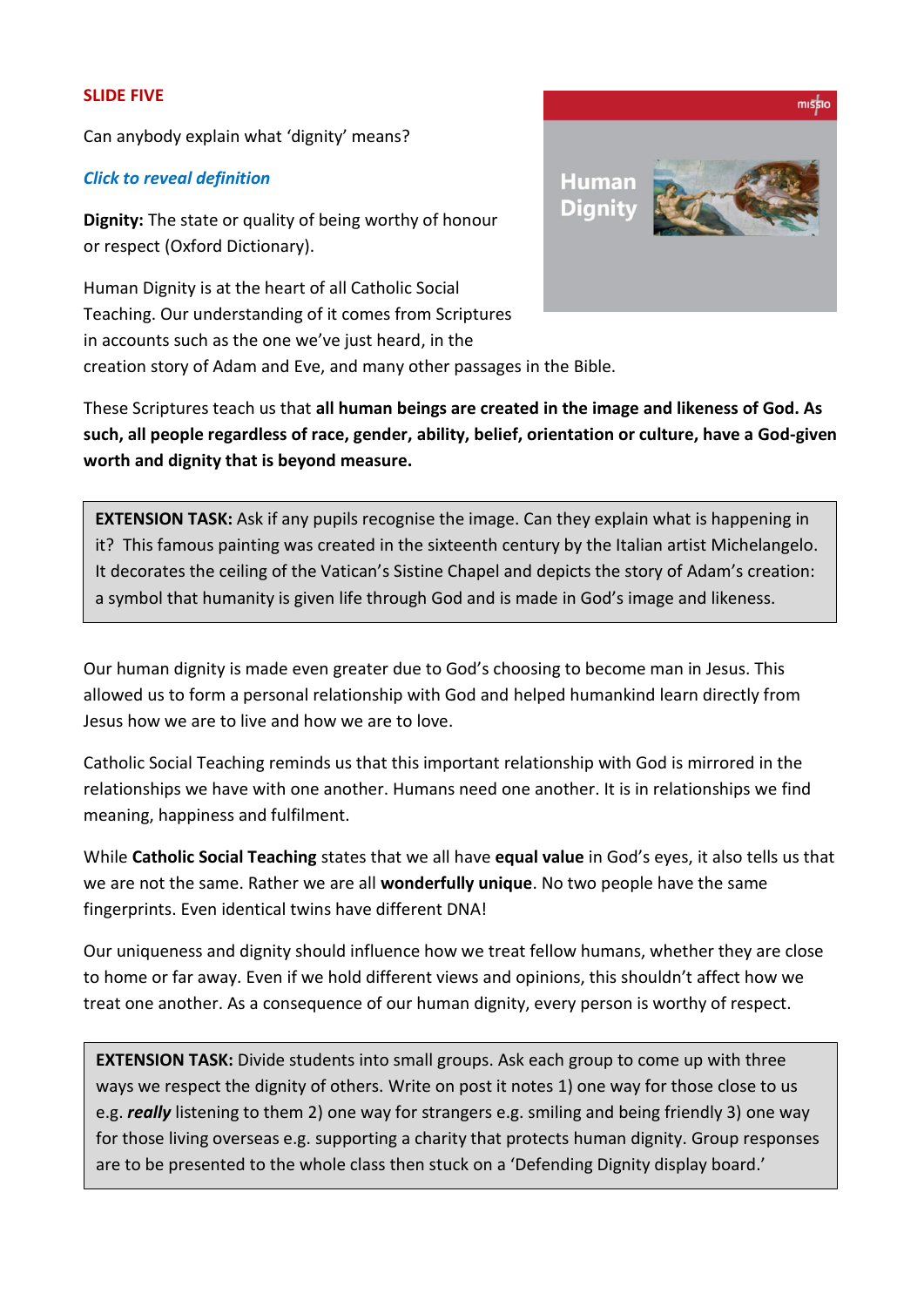#### **SLIDE SIX**

Sadly, some people's dignity is ignored by others. The girls you see in this photo all share the experience of having their dignity abused in the past. Thankfully, they are now being given the love and support they need to heal emotional scars and restore their sense of selfworth.



The girls are pictured in the **Cardinal Maurice Otunga Girls Empowerment Centre** in Nairobi. They were

rescued from the streets and slums where they lived in extreme poverty. To get by, some of the girls were drawn into criminal activity and abusive situations. At home, others faced similar challenges. Some of the girls are AIDS orphans, some cared for parents living with HIV. Many of the girls have never been to school; their families were too poor to pay for uniforms, shoes, and book fees.

The Empowerment Centre provides free support for around 30 girls. As well as receiving an education there, the girls are given counselling, healthcare, and are taught life-skills. They also receive training to help them find work once they leave the Centre, so that they do not return to the streets and slums but are able to earn a living as cooks, seamstresses, or office workers.

#### **SLIDE SEVEN**

The nuns who help run the Centre want the girls to know their value and dignity. The nuns are missionaries; this means their life is spent delivering God's love to others, especially to the most vulnerable and forgotten in our world.

There are many ways you could also be a missionary of God's love. Here are three simple actions you could take today:

#### *Click to reveal 'actions' in sequence*

**Wherever you go, treat the people around you with dignity**. Whether it's a shop assistant, bus driver, dinner lady, smile, ask how they are, and remember to say a genuine thank you. It sounds simple, but a bit more thoughtfulness can make that person feel valued and brighten their day.

**Consider how you could support Missio** and help millions around the world who live in hardship. As we have heard how we are all born unique and special, ask your friends or teachers to bring in their old baby photos. Stick them up around your class and have people pay to guess who they are. (You'll need a quality prize for the winner.) The money raised could help support The Girls Empowerment Centre and similar **Missio** projects.